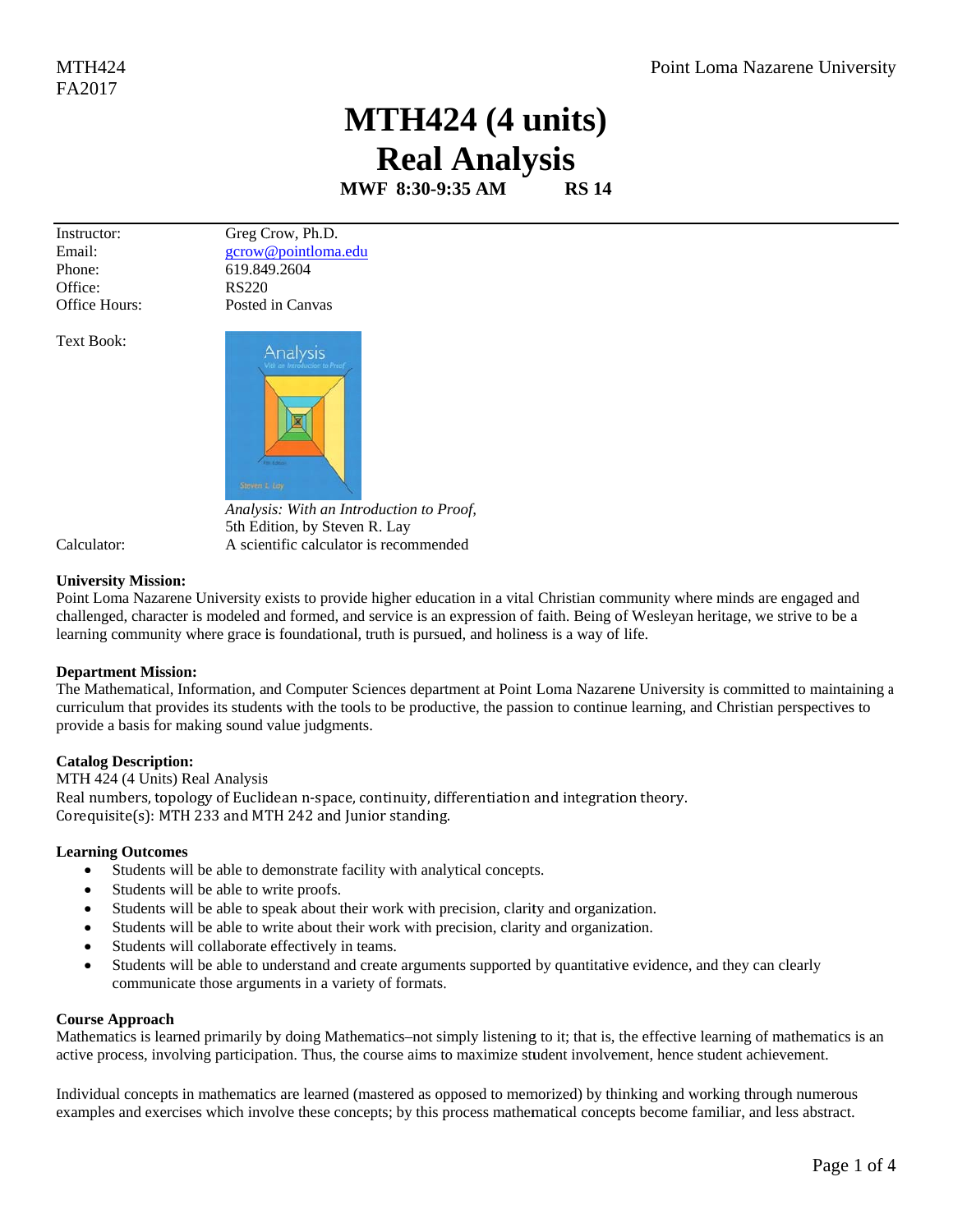# FA2017

The instructor is responsible for overall planning, for directing instructional activities, and for evaluation of student achievement.

You are ultimately responsible for your own achievement. For example, you are responsible for meeting all scheduled activities of the course, such as class meetings, problem assignments, exams, and the final examination; you are also responsible for regular work outside of class in preparation for class lectures and discussions.

#### **Proofs**

The best way to learn to write proofs is to practice writing them. You had a brief introduction to proof writing in MTH242. In this class you will reinforce those skills as you learn new mathematics. You will be most successful in this course if you participate in all of the in-class proof writing activities, if you stay current with your homework and if you re-write proofs that have been returned to you containing errors (either on homework or exams).

#### **Homework:**

The homework is designed to allow you to grasp the concepts of Real Analysis; it is not an end in itself. Assignments will be announced on Monday, Wednesday and Friday. The work will be due on the following Friday. The problems from the text must be submitted as a hard copy. There may also be other activities that are completed as homework. Late homework will not be accepted without prior consent or a well-documented emergency beyond your control. The lowest homework score will be dropped prior to computing the final course grade.

Collected assignments must be prepared in a style suitable for grading. The following guidelines are used to determine credit:

- the organization must be easy to follow
- the work must be legible
- complete solutions must be written for problems (not just answers);
- answers must be clearly marked
- use complete sentences to answer questions

#### **Examinations and the Final Examination:**

There will be one Mid-Semester Examinations and a comprehensive Final Examination. The Mid-Semester Examination and the Final Examination will include problems and questions over material assigned in the text, readings and handouts, as well as material presented in class. The examination schedule is included in the daily schedule. The instructor will not accept excuses such as poor communication with parents, benefactors, surf team sponsors and/or travel agents. No examination shall be missed without prior consent or a well-documented emergency beyond your control. In such cases, all make-up exams will occur at 8:30 am on the Saturday between classes and Final Exam week. A score of zero will be assigned for an examination that is missed without prior consent or a well-documented emergency beyond your control.

#### **Grade Components:**

| <b>Grade Component</b> | Percent |
|------------------------|---------|
| Mid-Term Examination   | 25      |
| Final Exam             | 35      |
| Proof of the Week      | 20      |
| Written Homework       | 20      |
| Total                  | 100     |

## **Grading Scale:**

Grades are based on the number of points accumulated throughout the course with the following exception. A student must pass at least one of the Mid-Term Examination or the Final Examination in order to pass the class. That is, a score of 60% must be achieved on one of these two Examinations, or else the final grade will be an F regardless of all other point totals. Approximate minimal percentages required to obtain a given grade are:

| <b>Grading Scale in percentages</b> |                                                                                |  |
|-------------------------------------|--------------------------------------------------------------------------------|--|
|                                     | $\ $ (87.5, 90.0) $\ $ (77.5, 80.0) $\ $ (67.5, 70.0)                          |  |
|                                     | $\mid$ [92.5, 100] $\mid$ [82.5, 87.5] $\mid$ [72.5, 77.5] $\mid$ [62.5, 67.5] |  |
|                                     | $[90.0, 92.5)$ $[80.0, 82.5)$ $[70.0, 72.5)$ $[60.0, 62.5)$                    |  |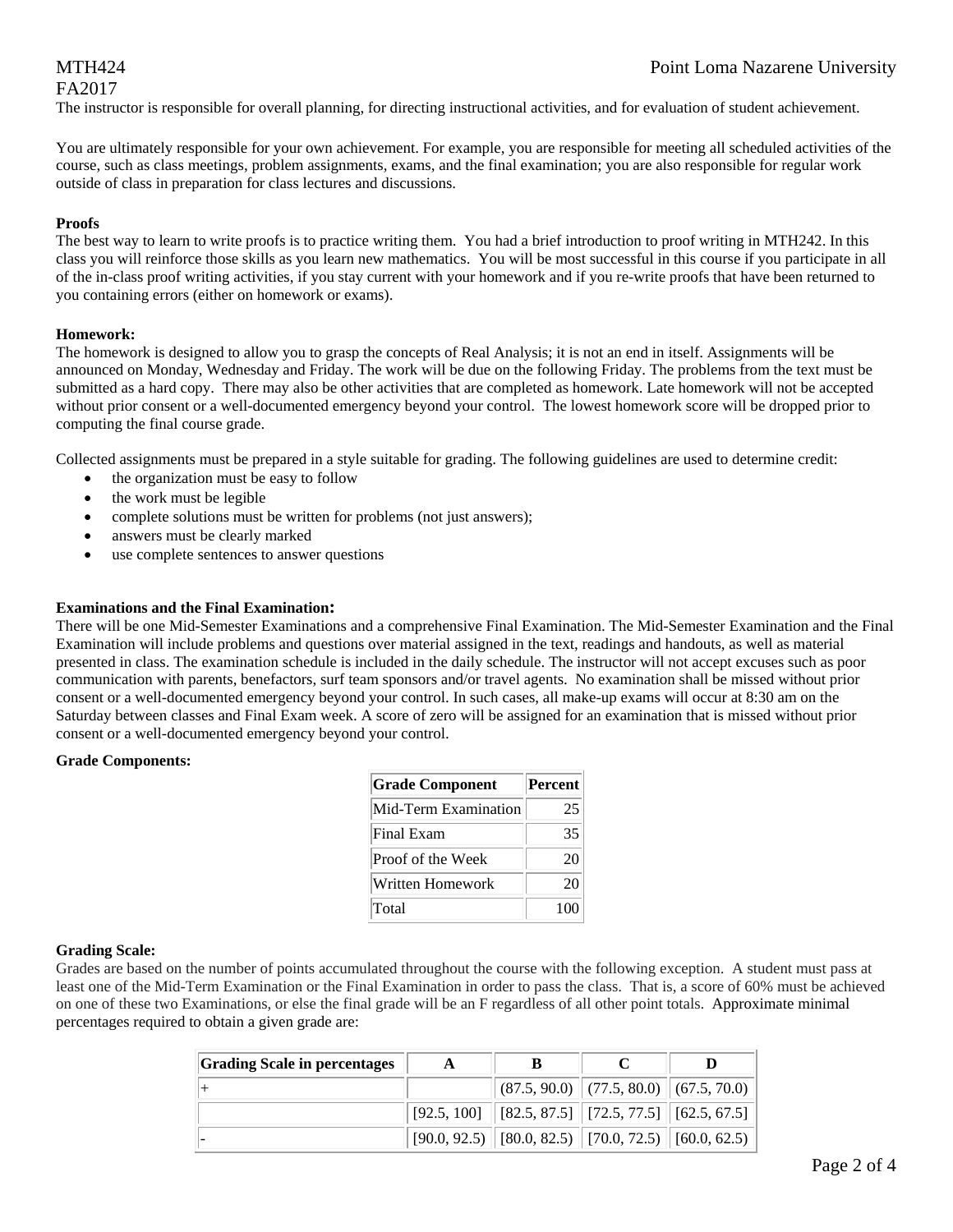#### **Attendance:**

Attendance is expected at each class session. In the event of an absence you are responsible for the material covered in class and the assignments given that day.

Regular and punctual attendance at all classes is considered essential to optimum academic achievement. If the student is absent from more than 10 percent of class meetings, the faculty member can file a written report which may result in de-enrollment. If the absences exceed 20 percent, the student may be de-enrolled without notice until the university drop date or, after that date, receive the appropriate grade for their work and participation. See

http://catalog.pointloma.edu/content.php?catoid=24&navoid=1581#Class\_Attendance in the Undergraduate Academic Catalog.

If you miss 10% of the class, you will receive a warning. If you miss 20% of the class, you will be automatically de-enrolled.

#### **Class Enrollment:**

It is the student's responsibility to maintain his/her class schedule. Should the need arise to drop this course (personal emergencies, poor performance, etc.), the student has the responsibility to follow through (provided the drop date meets the stated calendar deadline established by the university), not the instructor. Simply ceasing to attend this course or failing to follow through to arrange for a change of registration (drop/add) may easily result in a grade of F on the official transcript.

#### **Academic Accommodations:**

If you have a diagnosed disability, please contact PLNU's Disability Resource Center (DRC) within the first two weeks of class to demonstrate need and to register for accommodation by phone at 619-849-2486 or by e-mail at DRC@pointloma.edu. See Disability Resource Center for additional information. For more details see the PLNU catalog: http://catalog.pointloma.edu/content.php?catoid=24&navoid=1581#Academic\_Accommodations

Students with learning disabilities who may need accommodations should discuss options with the instructor during the first two weeks of class.

#### **Academic Honesty:**

Students should demonstrate academic honesty by doing original work and by giving appropriate credit to the ideas of others. Academic dishonesty is the act of presenting information, ideas, and/or concepts as one's own when in reality they are the results of another person's creativity and effort. A faculty member who believes a situation involving academic dishonesty has been detected may assign a failing grade for that assignment or examination, or, depending on the seriousness of the offense, for the course. Faculty should follow and students may appeal using the procedure in the university Catalog. See http://catalog.pointloma.edu/content.php?catoid=24&navoid=1581#Academic\_Honesty for definitions of kinds of academic

dishonesty and for further policy information.

#### **Copyright Protected Materials:**

Point Loma Nazarene University, as a non-profit educational institution, is entitled by law to use materials protected by the US Copyright Act for classroom education. Any use of those materials outside the class may violate the law.

#### **Credit Hour:**

In the interest of providing sufficient time to accomplish the stated course learning outcomes, this class meets the PLNU credit hour policy for a 4 unit class delivered over 15 weeks. Specific details about how the class meets the credit hour requirements can be provided upon request.

## **Final Exam: 7:30 -10:00 am on Wednesday December 13th, 2017**

The final exam date and time is set by the university at the beginning of the semester and may not be changed by the instructor. This schedule can be found on the university website and in the course calendar. No requests for early examinations will be approved. Only in the case that a student is required to take three exams during the same day of finals week, is an instructor authorized to consider changing the exam date and time for that particular student.

#### **The Final Exam is a Comprehensive Examination.**